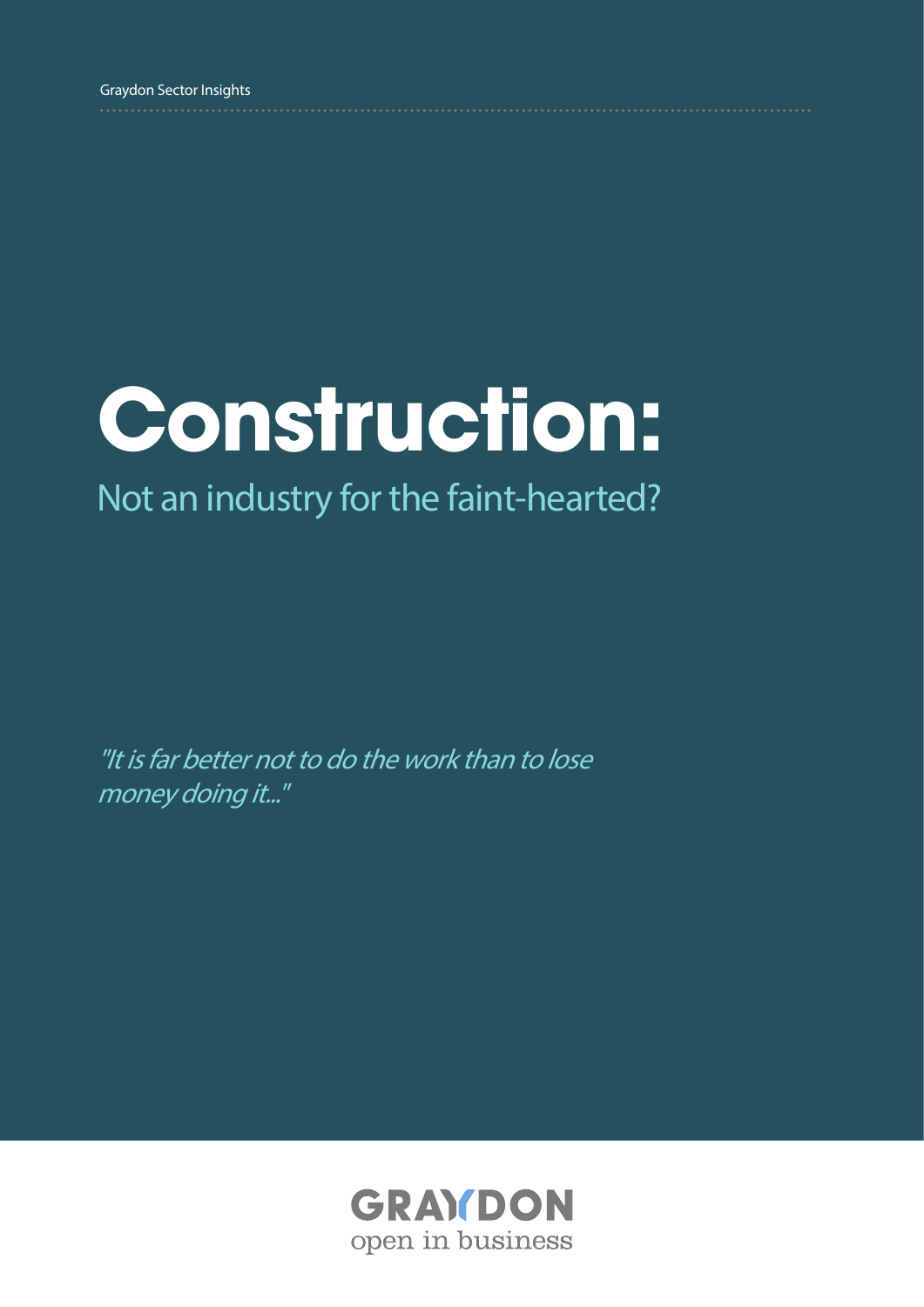### In a nutshell

Shifts in the dynamics of the construction industry are forcing even the largest main contractors to battle for private sector work that used to be below their notice. This is exposing smaller sub-contractors to a tough payment culture, in which they often have to pay their own suppliers substantially before receiving what they are due.

Into this environment drops the new Construction Supply Chain Payment Charter, which has been greeted with derision in some quarters of the industry. Will it help beleaguered sub-contractors? Many don't believe it will…

"With less than a third of the Council's members committing to the Charter, it may feel like another toothless instrument to SMBs working within construction supply chains."

The Cash Protection Agency

### The commercial hangover is still a headache for subcontractors…

If anyone were to believe some of the noises coming from the Office for National Statistics (ONS), they could be forgiven for thinking that the UK construction industry was once again in rude health.

However, recent figures that highlight the heightened activity among UK house-builders take no account of the depressed state of the commercial construction market. This includes the singular absence of major government schemes that have historically provided the vast bulk of business for the industry's giants.

#### **1. Adverse Impact**

This is currently having a critical effect on the structure of the industry. Those main contractors that under more normal circumstances would only focus on the very largest, often state-funded, infrastructure contracts are now stepping down a tier or two to smaller schemes. In addition, the fall-off of public sector contracts also means that fewer schemes are underpinned by the 30 day payment limit that public authorities are obliged to observe.

These trends are not only creating a new competitive environment for those smaller companies that more usually occupy this niche – it is also introducing subcontractors to a radically different payment culture as they start dealing with the industry's giants. For many who have been used to receiving payment on 60, 45 or even 30 days, this is an extremely serious shift as they start dealing with organisations whose practices more usually involve paying in 90, 120 or even more days.

#### **2. The shocking truth**

Some may regard the recently launched Construction Supply Chain Payment Charter as a possible answer to this situation – but this appears to be far from the truth. The shocking fact is that only nine of the 30 construction companies that actually drew up the Charter have committed to meeting its pledges.

At first sight, these pledges appear to be significant, most particularly the promise with immediate effect to pay for all work and materials on new contracts within 60 days; this moves to within 45 days from January 2015 and to within 30 from 2018.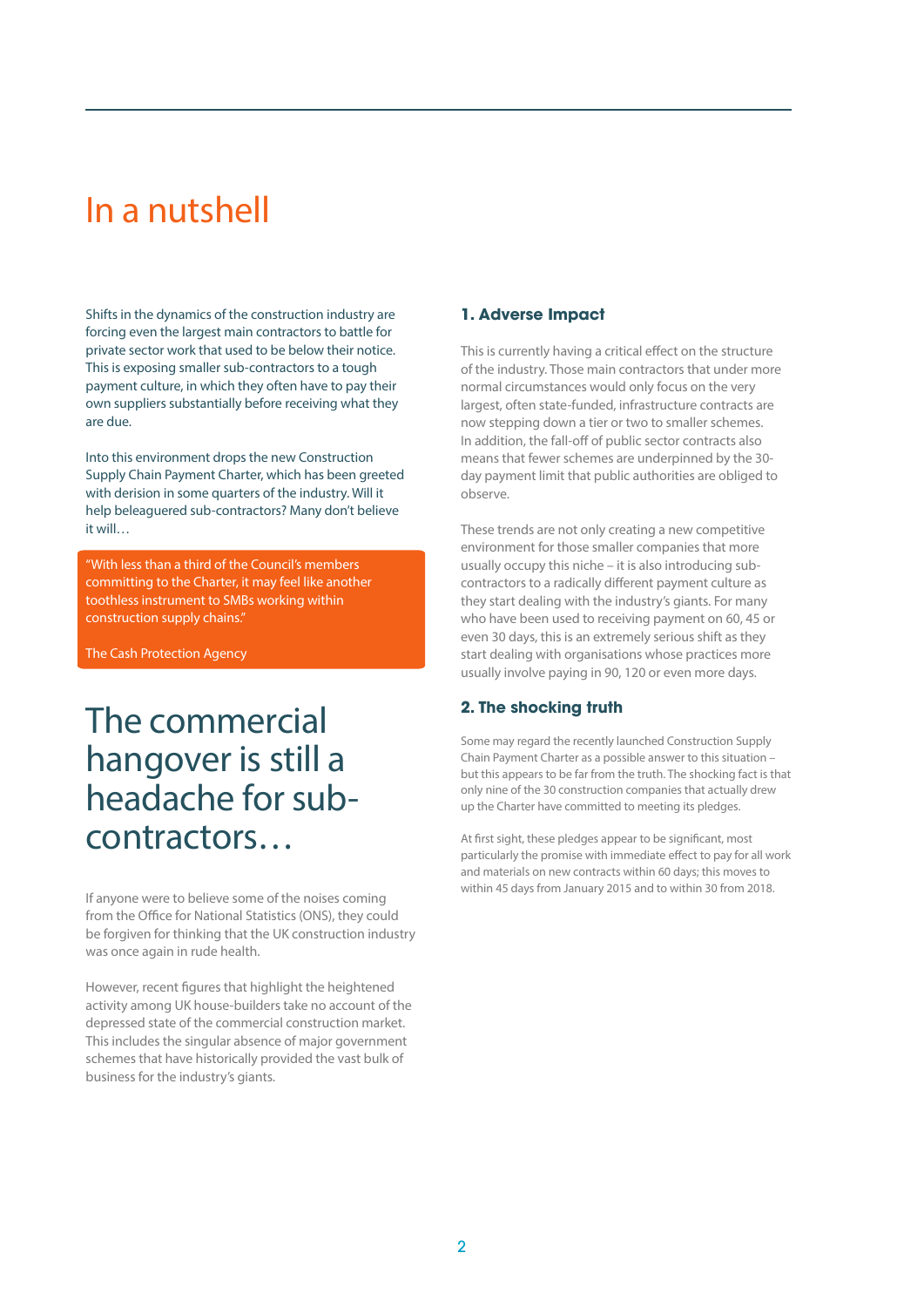### The pledges to which signatories have committed:

1) We will make correct full payment as and when due for all work properly carried out, or products supplied, in accordance with the contract. We will ensure any withholding of payment due to defects or nondelivery is proportionate, and clearly, specifically and demonstrably justified in line with the arrangements set out in the contract.

2) We will not deliberately delay or unreasonably withhold payment.

3) For all new contracts we will ensure that payments are made to our supply chain not more than 60 calendar days from the end of the Calendar month in which the work is carried out or products are supplied. From June 2015 we will ensure that payments are made to our supply chain not more than 45 calendar days from the end of the calendar month. From January 2018 that will decrease to not more than 30 days.

4) Public authorities are already required to pay within 30 calendar days. On central Government contracts, payment will be made to Tier 1 within 14 days, to Tier 2 within 19 days and to Tier 3 within 23 days of the due date, which will be 7 days after the common assessment or valuation date established by the client in the Tier 1 contract.

5) We will either not withhold cash retention or ensure that any arrangements for retention with our supply chain are no more onerous than those implemented by the client in the Tier 1 contract. Our ambition is to move to zero retentions by 2025.

6) We will issue any 'pay less' notices at the earliest opportunity and no later than 7 days prior to the final date for payment.

7) We will have processes in place to enable the effects of contract variations to be agreed promptly and fairly and payments for such variations to be included in the payment immediately following the completion of the varied works.

8) We will make payments electronically unless agreed otherwise.

9) We will use Project Bank Accounts on central Government contracts unless there are compelling reasons not to do so and on other contracts where appropriate.

10) Where Supply Chain Finance schemes allowing members of the supply chain to secure earlier payment are offered, we will not impose fees or costs for receiving payment within the terms set out in the contract.

11) We will adopt a transparent, honest, and collaborative approach when resolving differences and disputes.

As the widespread disregard of the Charter suggests, however, it is widely regarded as being less than a significant addition to the landscape of the construction industry. Besides, it is voluntary, with no substance in Law. This means that even those who have signed up can, if they wish, quite legally choose to ignore their promise with no negative impact other than upon their reputations.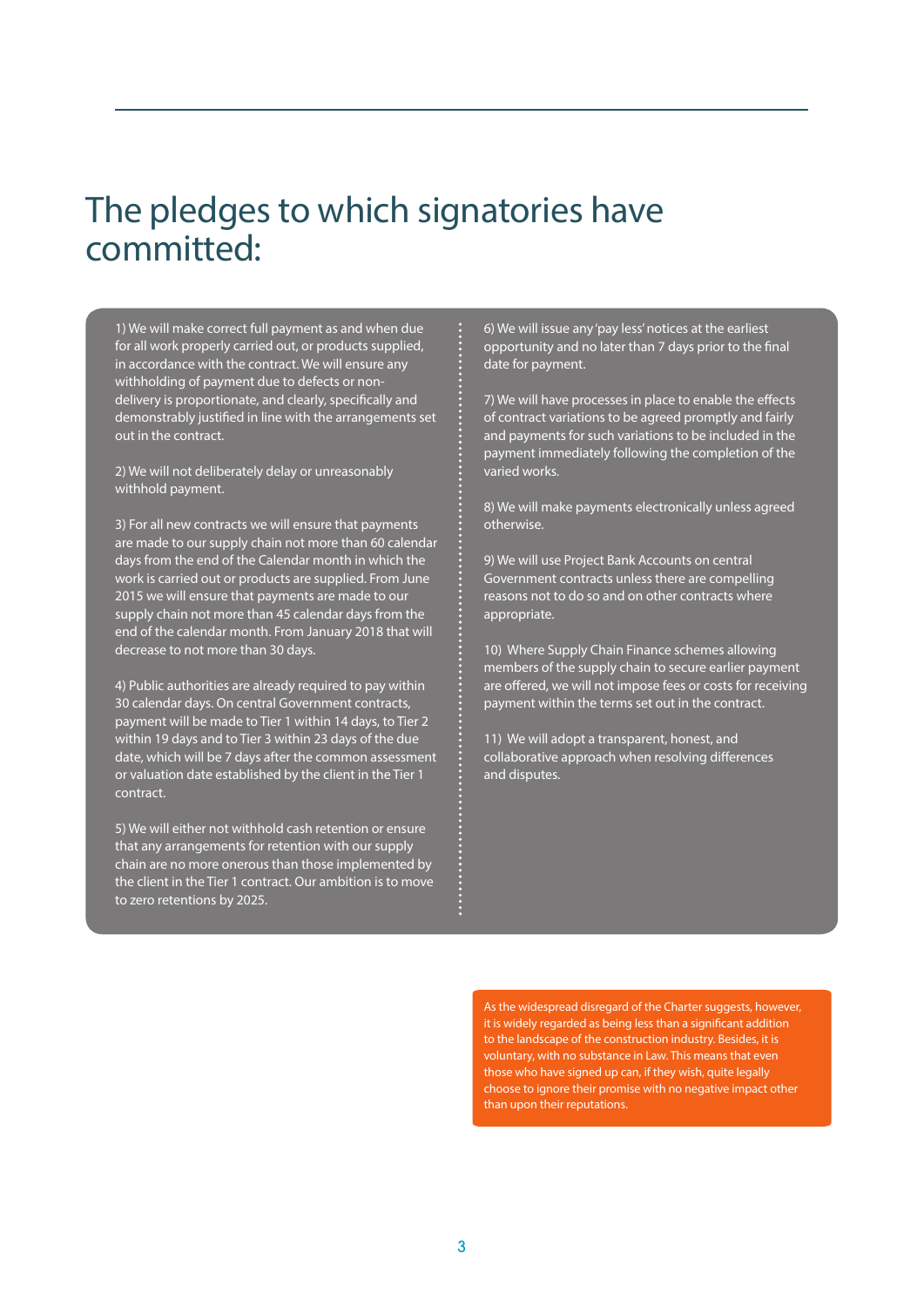### Why it matters

#### **Little tangible effect**

To make the situation even more farcical, those companies that have signed up are mainly those that are already widely regarded as having the best payment records, meaning that this move will have little tangible effect on the industry as a whole.

Of course, some main contractors will tell you that they already guarantee to make payment within 30 days, but this is only when the sub-contractor agrees to making an 8% discount. Clearly, this is a sheer impossibility in these days of highly competitive quotes and wafer-thin margins. Indeed, for most, accepting such terms means agreeing to lose money on the job.

So where does this leave the real victim of the industry's poor payment culture, the sub-contractor who seldom has the luxury of paying suppliers in anything more than 30 days? For such businesses and their employed or casual staff being paid in anything up to 120 days – and sometimes over – is a recipe for disaster.

#### **The companies that have signed up to the Charter to date:**

- Barratt Developments
- **Berkeley Group**
- British Land
- Imtech UK
- Kier
- Laing O'Rourke
- Skanska
- Stanford Industrial Concrete Flooring
- **Stepnell**

#### **Bridging the gap?**

They will find their options for protecting cash flow relatively limited. For most, bank borrowing is no longer a realistic means of navigating the tough times that come with an erratic cashflow. The days of overdraft funding from tier-one banks are long gone for anything but the largest organisations – asset-based finance options such as invoice discounting are more prevalent than ever before. While these ensure rapid payment, typically on the first day of the following month, they again require the sub-contractor to take a financial hit – typically of around 10%.

And if the end-client has not paid within a set period of time, usually six months, the invoice discounter will reclaim the 90% from the sub-contractor.

This will leave them in the worst possible situation – having settled all the costs of doing business, including the payment of their own people and suppliers, they ultimately have nothing from the contract than a catalogue of cost and lost opportunities to service other, potentially lucrative, contracts.

Where bank-borrowing is possible, it is often from tiertwo or tier-three lenders – the commercial equivalents of the consumer-targeted 'pay-day lenders' – at interest rates (typically between 10% and 20%) that again erode already scanty margins at an alarming rate.

#### **The need for cultural change**

In Graydon's view, sub-contractors have to make educated decisions based on detailed knowledge of a company's payment record. For this to become an accepted practice, those organisations that employ contractors need to recognise the importance of payment transparency. In turn, this will force them to pay more rapidly, as it becomes a competitive factor that determines whether or not they win contracts – after all, few if any would be capable of delivering against the demands of a contract without the support of subcontractors.

This is where a Credit Reference Agency has a significant role to play. Historically, organisations like Graydon have been able to support clients in making decisions about whether or not to enter a contract. This is based on verifiable data related to a prospective client company's credit-worthiness. Before recession struck some five or six years ago, few companies would be willing to release financial information other than the set of accounts they filed most recently at Companies House; these can easily be up to two years old. In those days, any request for more recent information, such as this month's management accounts, would be met with scornful rejection.

But the world has changed. Credit decisions – by banks and partners as well as suppliers – need to be based on the here and now, not historical data. After all, any number of County Court Judgments might have been issued in recent months that two-year-old accounts would not even hint at.

Client companies know this, and understand that if they are to benefit from positive business relationships they now need to share up-to-the-minute data that reveals their financial health.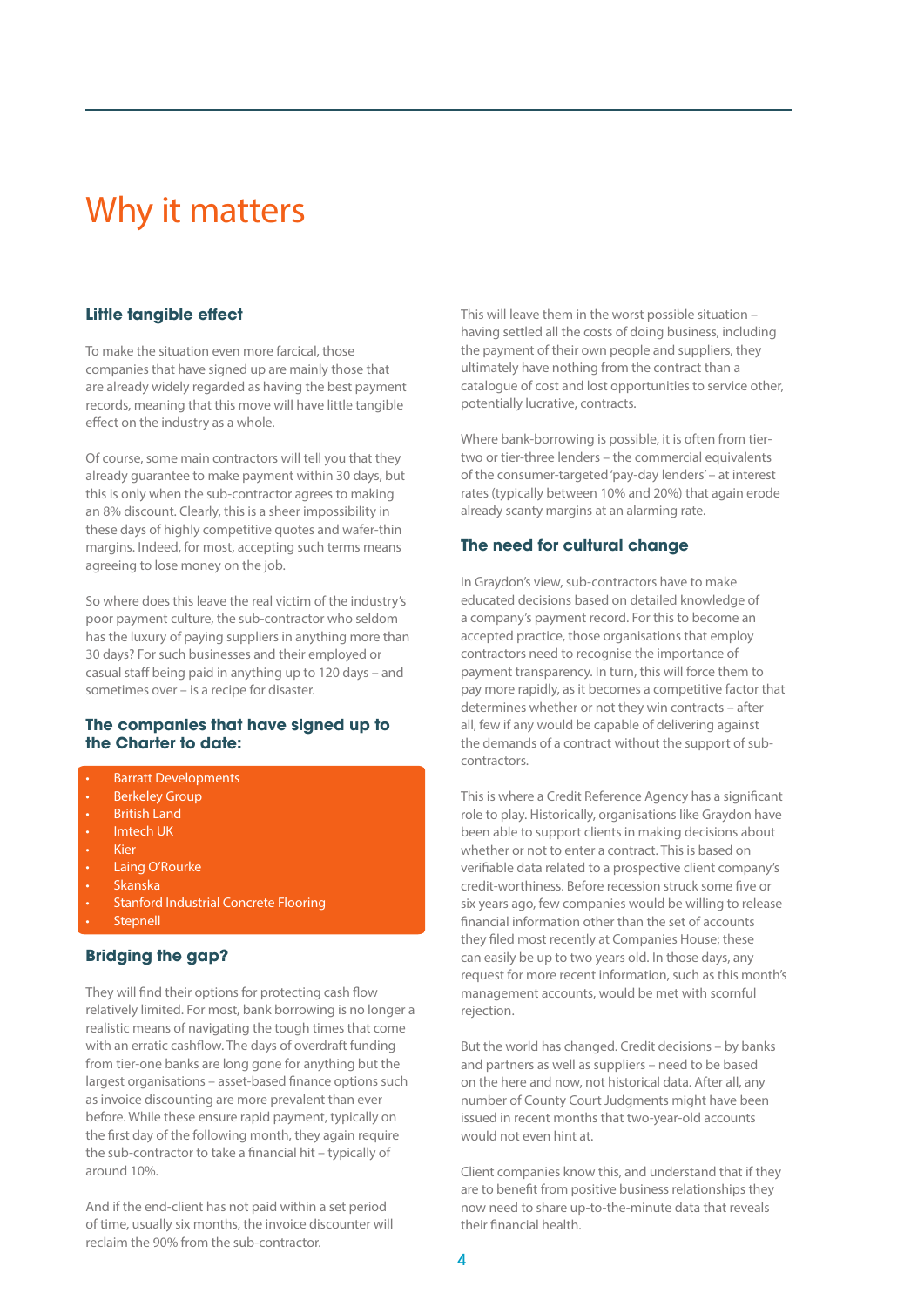### What else?

#### **Grasping the nettle**

A similar cultural shift is required in the area of speed of payment. The construction giants need to be taught that unless they pay on time, it will be impossible for them to find sub-contractors to work for them.

This will only happen if all sub-contractors recognise that it is far better not to do the work than to lose money doing it. This takes courage and determination, but in the absence of stringent Government legislation with real teeth it is the only way of assuring permanent positive change

In the meantime, of course, it is recognised that sub-contractors do need to work. Until the changes that have to happen are with us, there are several "rules of engagement" that every sub-contractor needs to apply with real conviction before entering into any contract.

The Graydon "rules of engagement"

- Establish the client's credit-worthiness
- Understand its payment terms
- Price the job accurately, with a realistic margin that delivers profit
- Negotiate terms strictly
- Include the Government's 8%-above-base-rate penalty in your terms
- Ensure that payment keeps to those terms
- Don't be afraid of imposing the 8% levy for late payment
- Don't be afraid of taking the client to court if payment is slow or not forthcoming

Graydon can help with the groundwork that must be done before you enter a contract. Contact us today, and minimise the risk of late payment.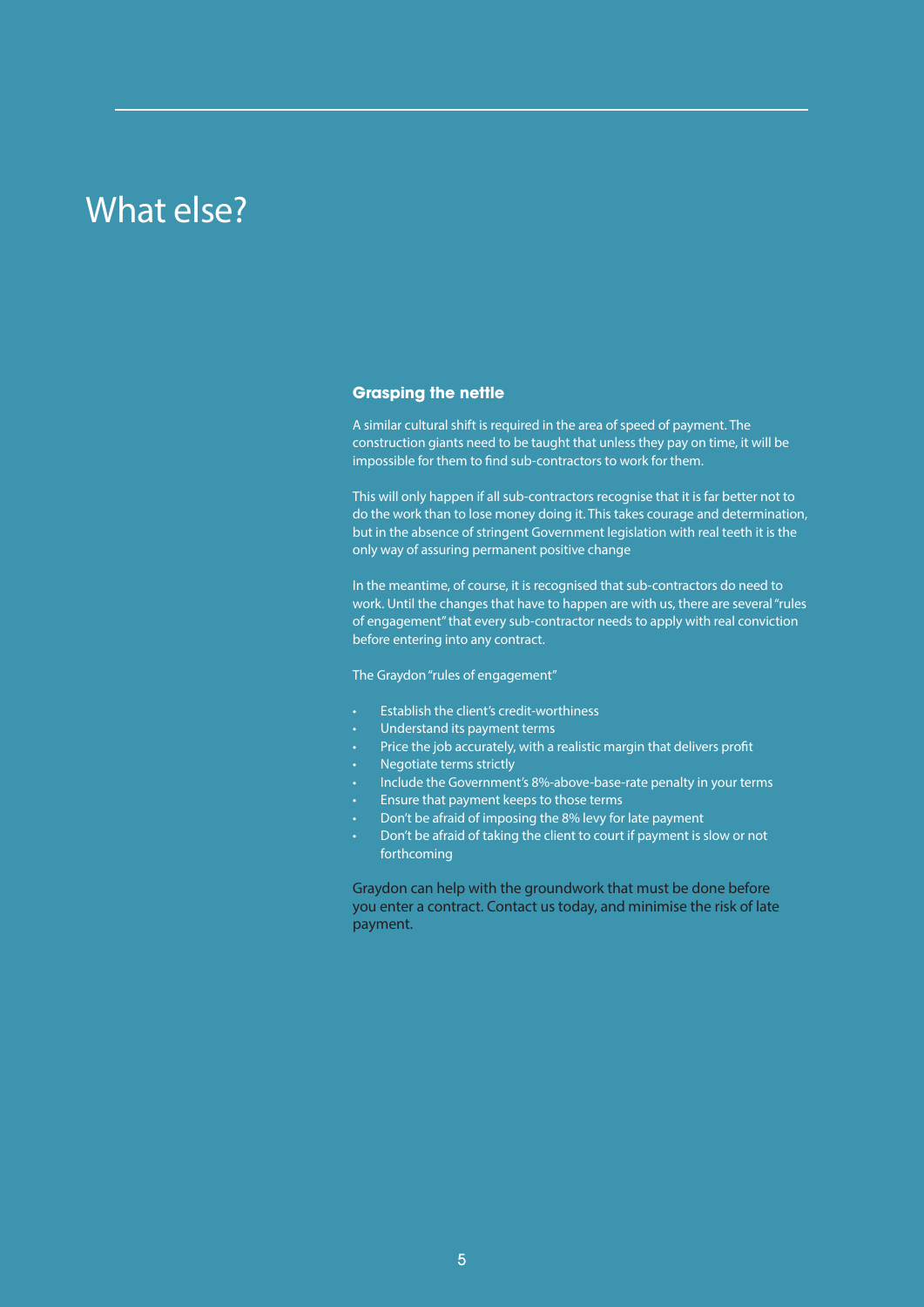### Colophon

#### **Editor**

Graydon UK

#### **Realisation/Formation of publication**

When compiling this eBook, Graydon conducted market research through a combination of secondary information sources and input from research specialists at Graydon. The results of which were used as the basis for this publication.

#### **Graydon publications are available on request**

Graydon UK Marketing Communications marketing@graydon.co.uk

#### **More Graydon research**

For more industry reports, white papers and other publications, go to www.graydon.co.uk/blog or contact our Communications Department.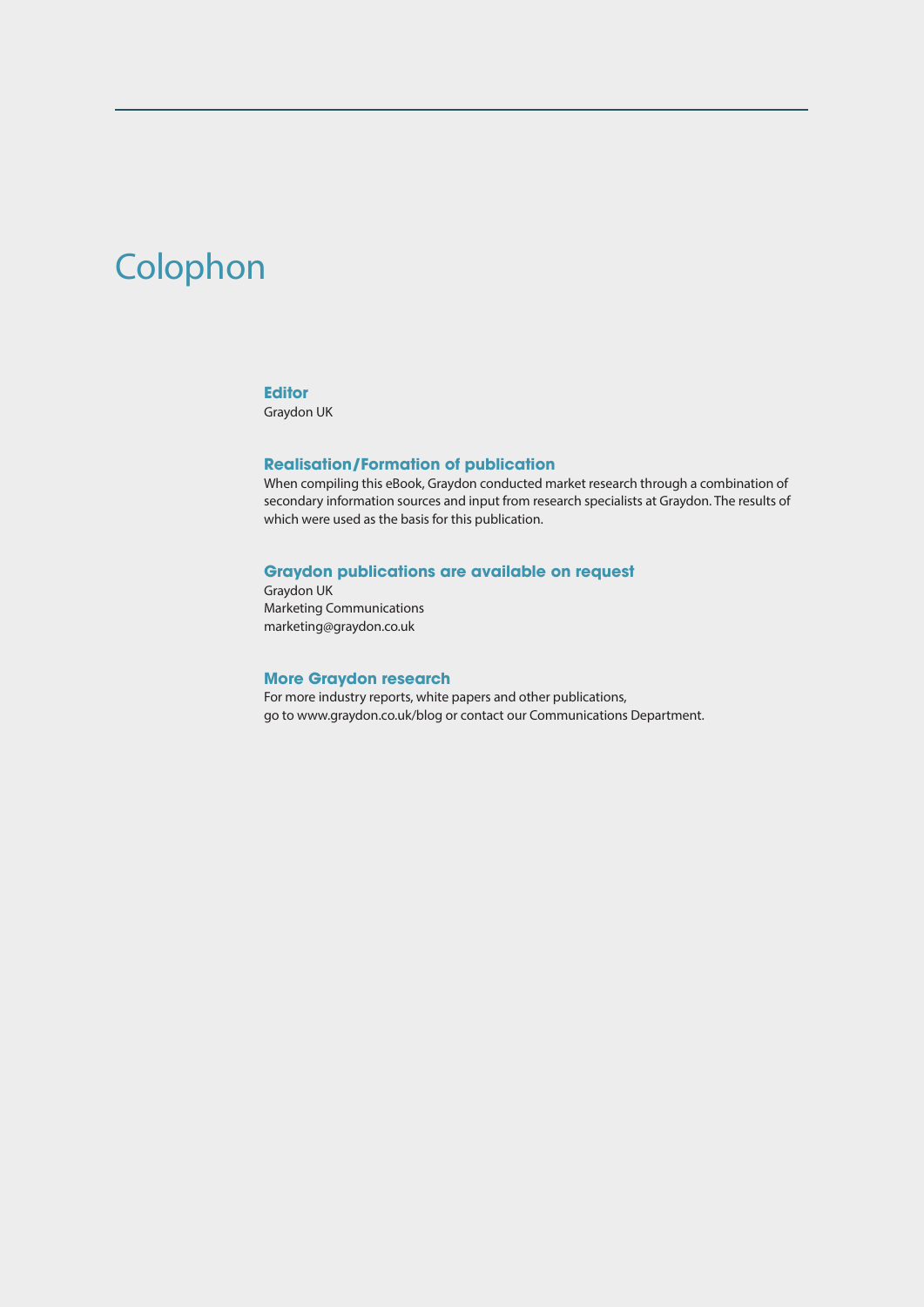